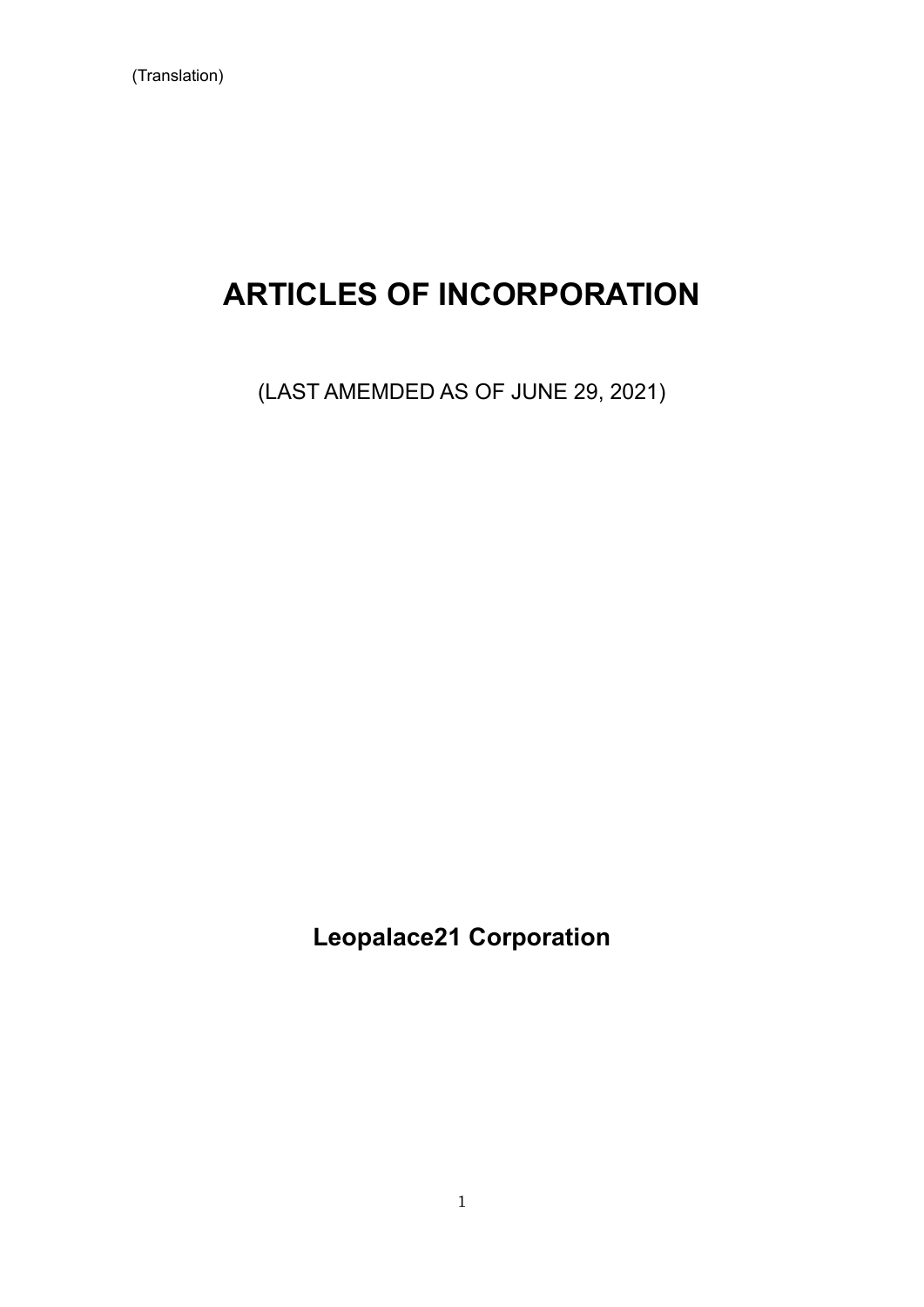# **ARTICLES OF INCORPORATION**

# **CHAPTER ONE: GENARAL PROVISIONS**

#### **Article1. Company Name**

The name of the Company shall be "Kabushiki Kaisha Leopalace21" and in English, "Leopalace21 Corporation."

#### **Article2. Purpose**

The Company is organized for the purpose of engaging in the following business activities:

- 1. Sale and purchase, brokerage, mediation, rental or management of real property;
- 2. Search, design, construction or supervision of civil engineering and construction work, or undertaking of such works under contract;
- 3. Manufacturing and selling of construction material and equipment for house;
- 4. Outsourcing service with the secured loan for real property and guarantee of obligation;
- 5. Service relating to loan in which rights for real property or valuable stock certificates are to be security for obligation, or service relating to loan;
- 6. Business of electricity, or management and trade of electricity;
- 7. Trade and safe deposit of securitized mortgage;
- 8. Agent business of nonlife insurance and recruiting business of life insurance;
- 9. Possession, rental or management of golf courses, tennis grounds and sports facilities;
- 10. Management of hotels, Japanese type hotel, restaurants, sauna and other amusement places;
- 11. Service relating to recruiting members for club membership;
- 12. Producing and selling of publications;
- 13. Advertising agency service;
- 14. Selling, exporting and importing of upholstery, sporting goods and household articles;
- 15. Rental and lease of building, furniture, home electric appliances, precision instrument, sporting goods and daily necessaries;
- 16. Rental and lease of aircrafts and watercrafts;
- 17. Selling, including by mail order, of noble metal, personal ornaments, home electric appliance, clothing, tableware, alcoholic beverage, bedding articles, musical instruments, household furniture, interior articles, indoor furniture, daily use carpenter articles, gardening articles, seals, toys, sports equipment, optical instruments, stuffed products, bicycles, bicycle parts, medical instruments, beauty instruments and quasi drug;
- 18. Service relating to internet connection;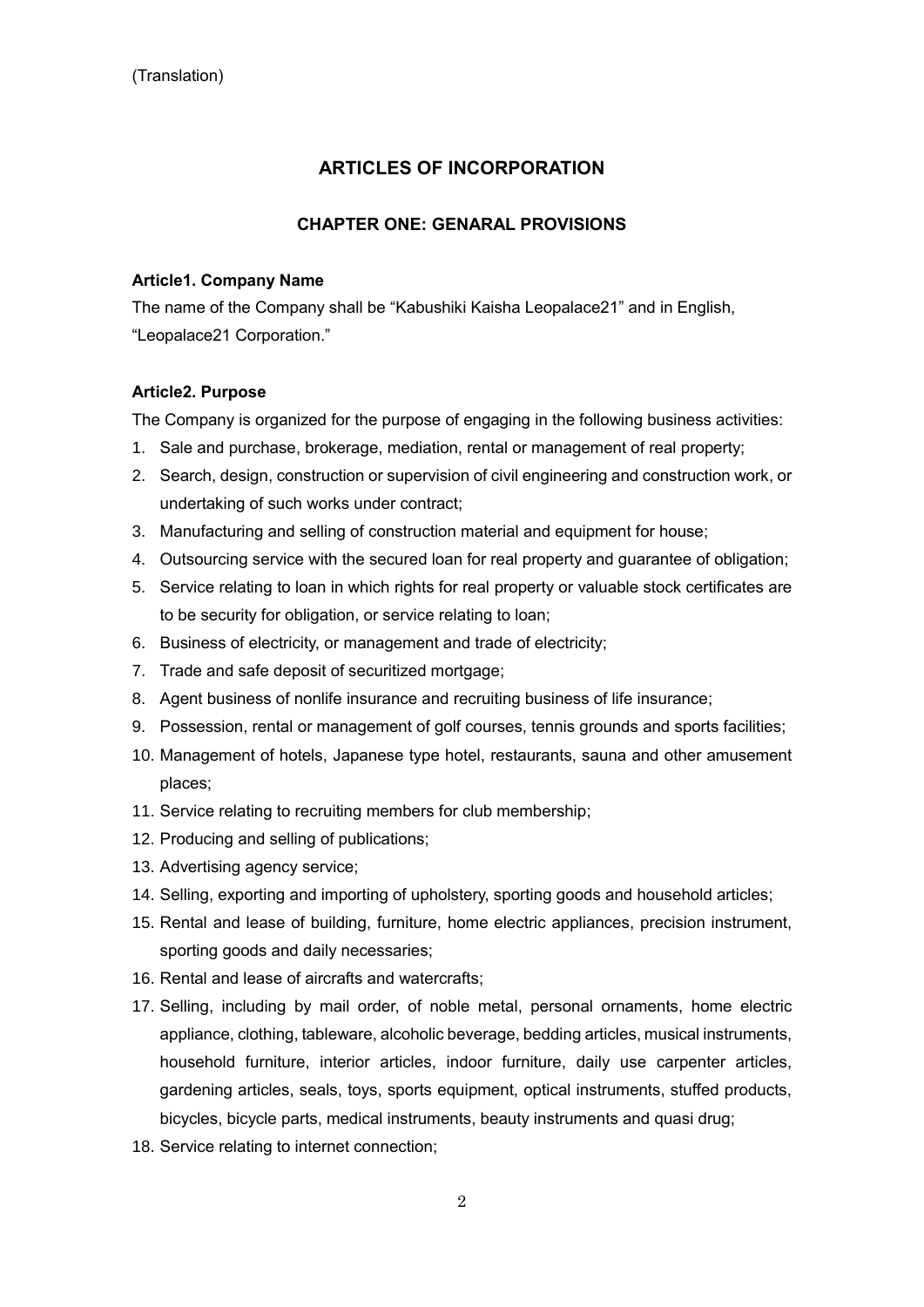#### (Translation)

- 19. Service relating to delivery of contents;
- 20. Service relating to producing and selling of contents;
- 21. Wholesale business of farm products;
- 22. Travel agency;
- 23. Agency service of travel agent based on Travel Agency Act;
- 24. Agency service of trusted contracts;
- 25. Home help service, visiting care for persons with severe disabilities, activity support and comprehensive support for persons with severe disabilities, which are included in welfare service for persons with disabilities based on Service and Supports for Persons with Disabilities Act;
- 26. In-Home Long-Term Care Support Business based on Long-Term Care Insurance Act;
- 27. Home-Visit Long-Term Care, Home-Visit Bathing Long-Term Care, Home-Visit Nursing, Home Visit Rehabilitation, Guidance for Management of In-Home Medical Long-Term Care, Outpatient Long-Term Care, Outpatient Rehabilitation, Short-Term Admission for Daily Life Long-Term Care, Short-Term Admission for Recuperation, Rental Service of Equipment for Long-Term Care Covered by Public Aid, Sale of Specified Equipment Covered by Public Aid, Communal Daily Long-Term Care for a Dementia Patient, Daily Life Long-Term Care for a person Admitted to a Specified Facility, Home Modification, Preventive Long-Term Care Support Business, Home-Visit Service for Preventive Long-Term Care and the business prescribed in Article 115-45 Para (1) Sub-para (1) item (i), Home-Visit Bathing Service for Preventive Long-Term Care, Home-Visit Nursing Service for Preventive Long-Term Care, Home-Visit Rehabilitation Service for Preventive Long-Term Care, Management and Guidance for In-Home Medical Service for Preventive Long-Term Care, Outpatient Preventive Long-Term Care and the business prescribed in Article 115-45 Para (1) Sub-para (1) item (ii), Regular and Ad-hoc Home-Visit Nursing, Outpatient Rehabilitation for Preventive Long-Term Care, Short-Term Admission for Daily Preventive Long-Term Care, Short-Term Admission for Recuperation for Preventive Long-Term Care, Daily Preventive Long-Term Care for a person Admitted to a Specified Facility, Equipment Rental for Preventive Long-Term Care Covered by Public Aid, Equipment Sale for Preventive Long-Term Care Covered by Public Aid, Preventive Long-Term Care for a Dementia Outpatient, Home-Visit at Night for Long-Term Care, Outpatient Long-Term Care for a Dementia Patient, Multifunctional Long-Term Care in a Small Group Home, Daily Life Long-Term Care for a Person Admitted to a Community-Based Specified Facility, Admission to a Community-Based Facility for Preventive Daily Long-Term Care of the Elderly Covered by Public Aid, Multifunctional Preventive Long-Term Care in a Small Group Home and Preventive Long-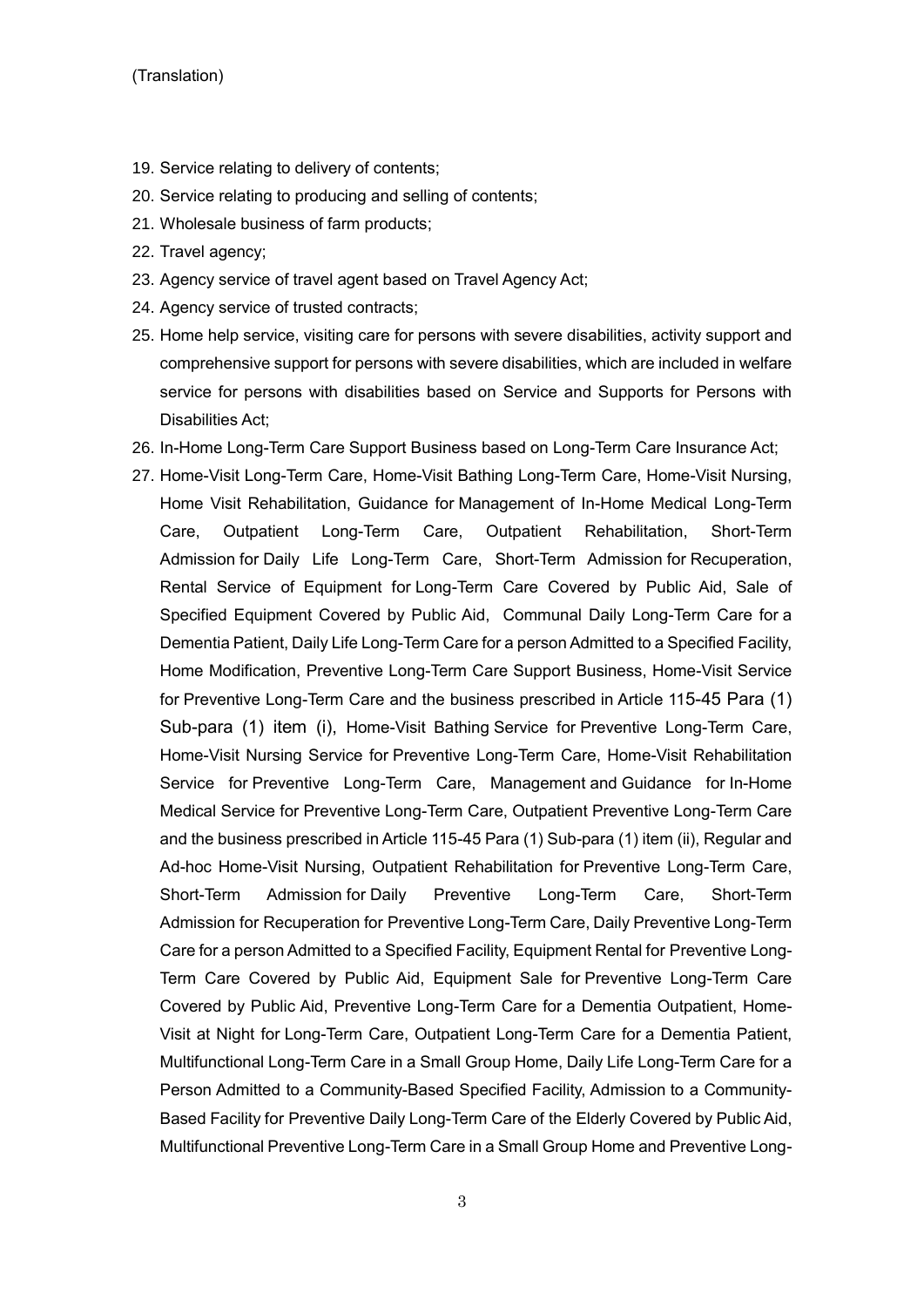(Translation)

Term Care for a Dementia Patient in Communal Living, which are based on Long-Term Care Insurance Act;

- 28. Taxi service for aged, handicapped, invalid people;
- 29. Consultation and coordination business relating to home help service;
- 30. Operation and management of private nursing homes;
- 31. Rental, sale, operation and management of housing equipped for use by the elderly;
- 32. Human resources training and development service for nursing care;
- 33. Employment placement agency service;
- 34. Worker dispatch business;
- 35. Purchase, sale and rental of used goods such as used bed, used wheel chair and others;
- 36. Secondhand dealer;
- 37. Transport agency business; and
- 38. Any and all other activities ancillary or relevant to the above.

# **Article3. Location of Head Office**

The Company shall have its head office in Nakano-ku, Tokyo.

# **Article4. Organizations**

The Company shall have following organizations in addition to the General Shareholders' Meeting and the Directors;

- (1) Board of Directors;
- (2) Audit & Supervisory Board Member;
- (3) Audit & Supervisory Board; and
- (4) Accounting Auditor.

#### **Article5. Method of Public Notice**

The method of public notice by the Company shall be electronic public notices.

However, in case where electronic public notices are not available due to accidents or other unavoidable circumstances, they shall be made in the daily newspaper *Nihon Keizai Shimbun.*

# **CHAPTER TWO: SHARES OF STOCK**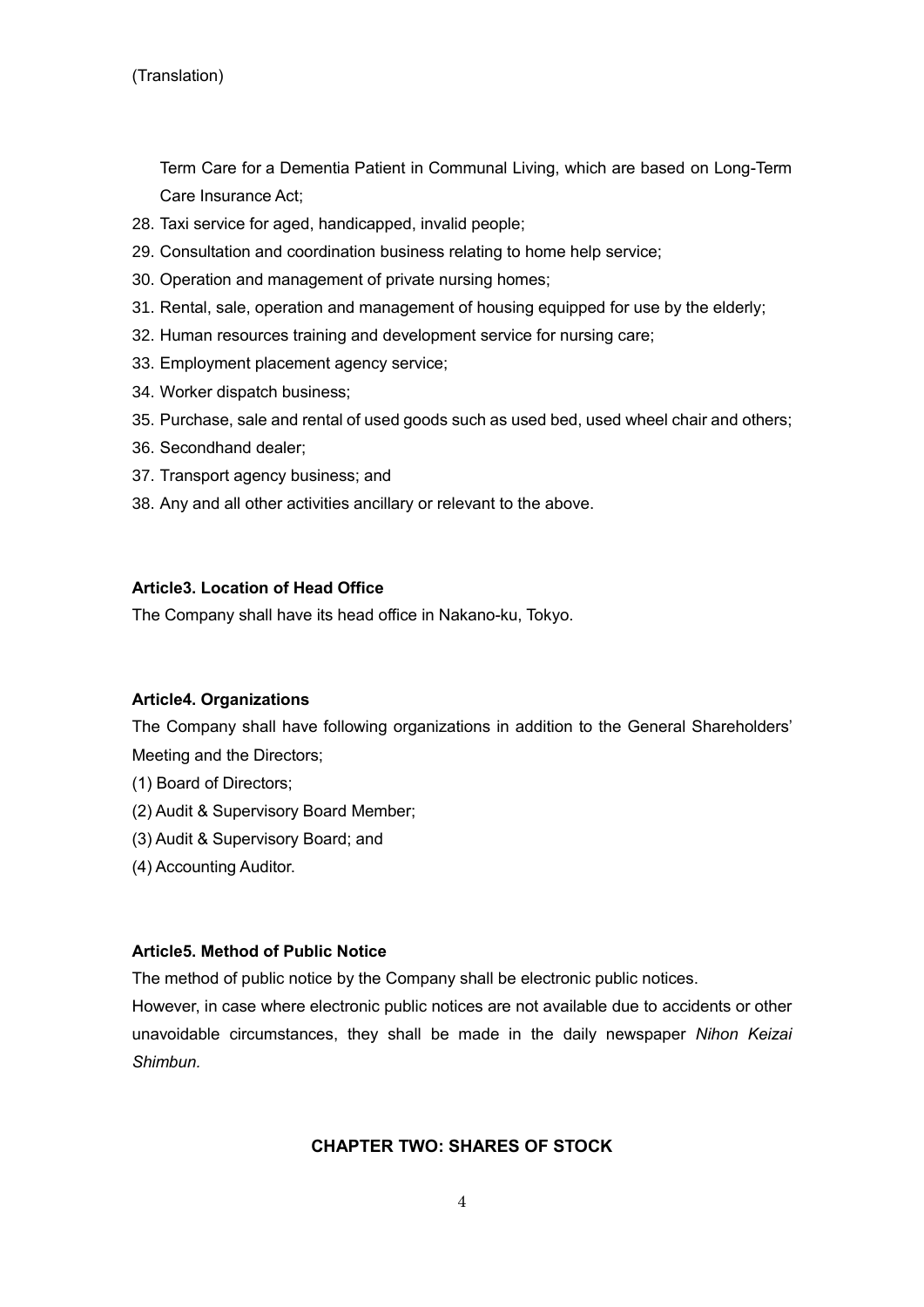# **Article6. Total Number of Authorized Shares**

The Company is authorized to issue a total of seven hundred and fifty million (750,000,000) shares.

# **Article7. Acquisition of Treasury Stock**

Pursuant to the provisions of Article 165, paragraph (2) of the Companies Act and by the resolution of the Board of Directors, the Company may acquire the treasury stock.

# **Article8. Share Unit Number**

The number of shares constituting one unit (*tangen*) of the Company shall be one hundred (100).

# **Article9. Administrator of Shareholder Registry**

9.1 The Company shall appoint an Administrator of Shareholder Registry.

9.2 The Administrator of Shareholder Registry and its administrative office shall be designated and made public by a resolution of the Board of Director.

# **Article10. Share Handling Regulations**

Handling of Company shares and related handling charges shall be governed by the Share Handling Regulations, which are established by the Board of Directors, in addition to the provisions of laws and regulations or these Articles of Incorporation.

# **CHAPTER THREE: GENERAL SHAREHOLDERS' MEETING**

## **Article11. Convocation**

An Ordinary General Shareholders' Meeting of the Company shall be convened in June each year and an Extraordinary General Shareholders' Meeting may be convened when necessary.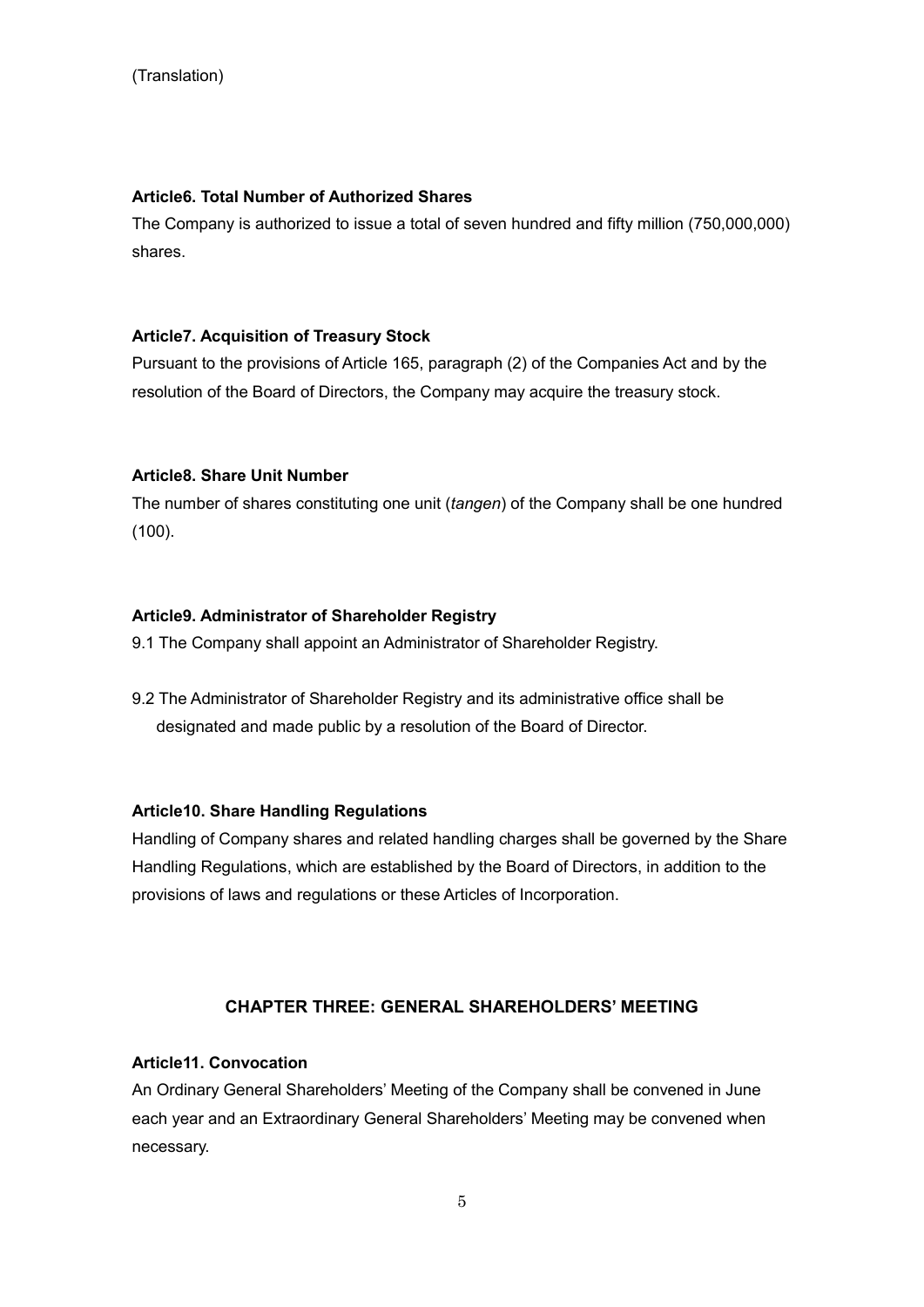#### **Article12. Record Date for Ordinary General Shareholders' Meeting**

The record date for determining shareholder rights to vote at Ordinary General Shareholders' Meetings of the Company shall be March 31 each year.

#### **Article13. Convener and the Chairman of General Shareholders' Meeting**

The President of the Company shall convene and preside at the General Shareholders' Meetings unless otherwise prescribed by the laws and regulations. In the absence or disability of the President due to an accident, another Directors of the Company, in the order previously determined by the Board of Directors, shall convene and preside at the General Shareholders' Meetings.

# **Article14. Disclosure of Reference Materials and Other Documents for General Shareholders' Meetings on the Internet and Deemed Provision**

The Company, when convening a General Shareholders' Meeting, may consider that it has provided the shareholders by disclosing information on the Internet in accordance with the applicable Ordinance of the Ministry of Justice. The information should be described or presented in the Reference Materials for a General Shareholders' Meeting, Business Reports, Financial Statements and Consolidated Financial Statements

#### **Article15. Method of Resolutions**

Resolutions of a General Shareholders' Meeting shall be adopted by the affirmative vote of a majority of the voting rights held by the attending shareholders who are eligible to exercise their voting rights at the Meeting unless otherwise prescribed by laws and regulations or these Articles of Incorporation.

Resolution as prescribed in Article 309, paragraph (2) of the Companies Act shall be adopted by the affirmative vote of not less than two-thirds (2/3) of the voting rights held by the attending shareholders where not less than one-third (1/3) of the total number of voting rights held by eligible shareholders are represented.

#### **Article16. Exercise of Voting Rights by Proxy**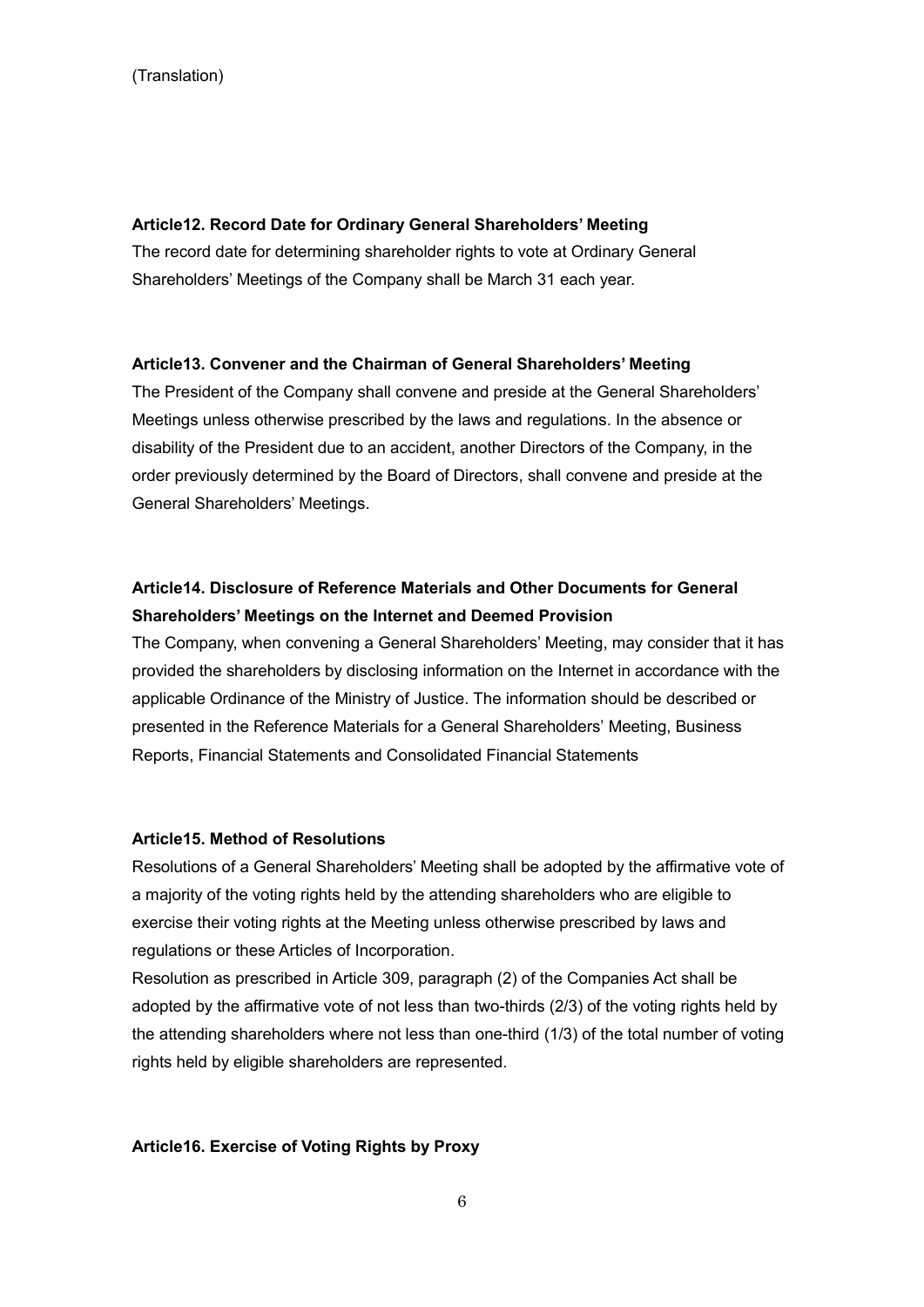A shareholder of the Company may exercise their voting rights through one (1) proxy. However, the proxy shall be the Company's shareholder who is eligible to exercise their voting rights and that the shareholder or their proxy shall submit to the Company a document evidencing the authority of such proxy prior to each General Shareholders' Meeting.

# **CHAPTER FOUR: DIRECTORS AND BOARD OF DIRECTORS**

#### **Article17. Number of Directors**

The Company shall have not more than twenty (20) Directors.

#### **Article18. Elections of Directors**

18.1 Directors shall be elected at General Shareholders' Meetings.

- 18.2 In order to adopt a resolution for the election of Directors, the attending shareholders must hold at least one-third (1/3) of the voting rights of all shareholders and a majority of the voting rights exercised by the attending shareholders shall be required.
- 18.3 The election of Directors shall not be conducted by cumulative voting.

# **Article19. Directors' Term of Office**

The term of office of a Director shall expire at the conclusion of the Ordinary General Shareholders' Meeting for the last business year that ends within one year from their election.

#### **Article20. Board of Directors**

20.1 Directors shall organize the Board of Directors.

20.2 The Board of Directors shall make a decision of important matters related to execution of business of the Company, in addition to the provisions of laws and regulations or these Articles of Incorporation.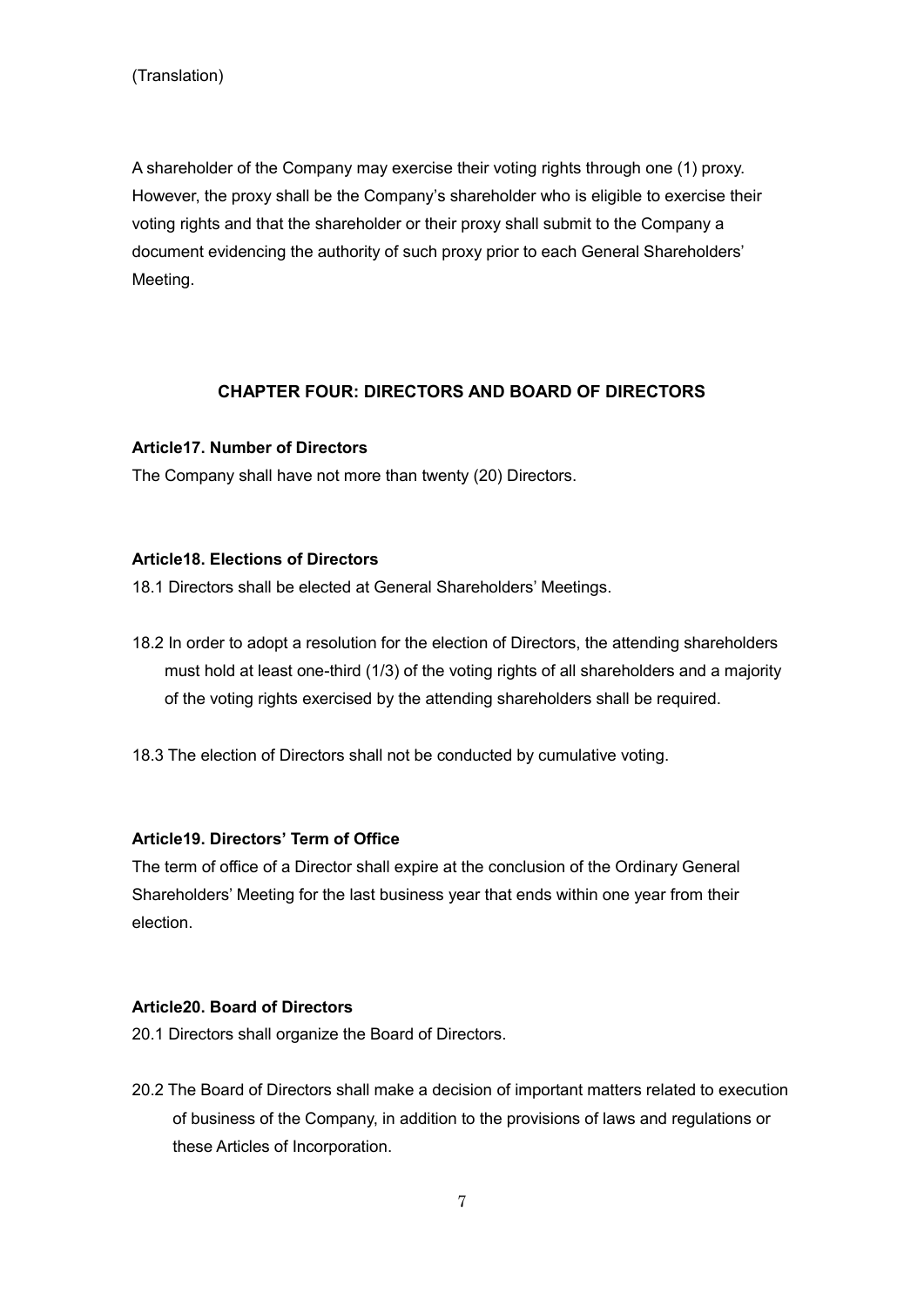#### **Article21. Convener and Chairman of Board of Directors**

The President of the Company shall convene and preside at the meetings of the Board of Directors unless otherwise prescribed by the laws and regulations. In the absence or disability of the President due to an accident, another Directors of the Company, in the order previously determined by the Board of Directors, shall convene and preside at such meetings.

#### **Article22. Notice to Convene Meetings of the Board of Directors**

- 22.1 Notice to convene a meeting of the Board of Directors shall be given to each Director and Audit & Supervisory Board Member not later than three (3) days prior to the date of such meeting. However*,* in case of emergency, such period may be shortened.
- 22.2 A meeting of the Board of Directors may be held without the formal convocation procedures when all Directors and Audit & Supervisory Board Members unanimously agree to it.

#### **Article23. Resolution of the Board of Directors Meetings**

The resolution of a Board of Directors meeting shall be adopted, where a majority of the Directors attends, by a majority of the attending Directors.

#### **Article24. Abridged Method for a resolution of the Board of Directors Meetings**

In the event that the requirements of Article 370 of the Companies Act are fulfilled, the Company may approve a resolution without holding the Board of Directors meetings.

#### **Article25. Rules of the Board of Directors**

Matters relating to the Board of Directors shall be governed by the Rules of the Board of Directors, which are established by the Board of Directors, in addition to the provisions of laws and regulations or these Articles of Incorporation.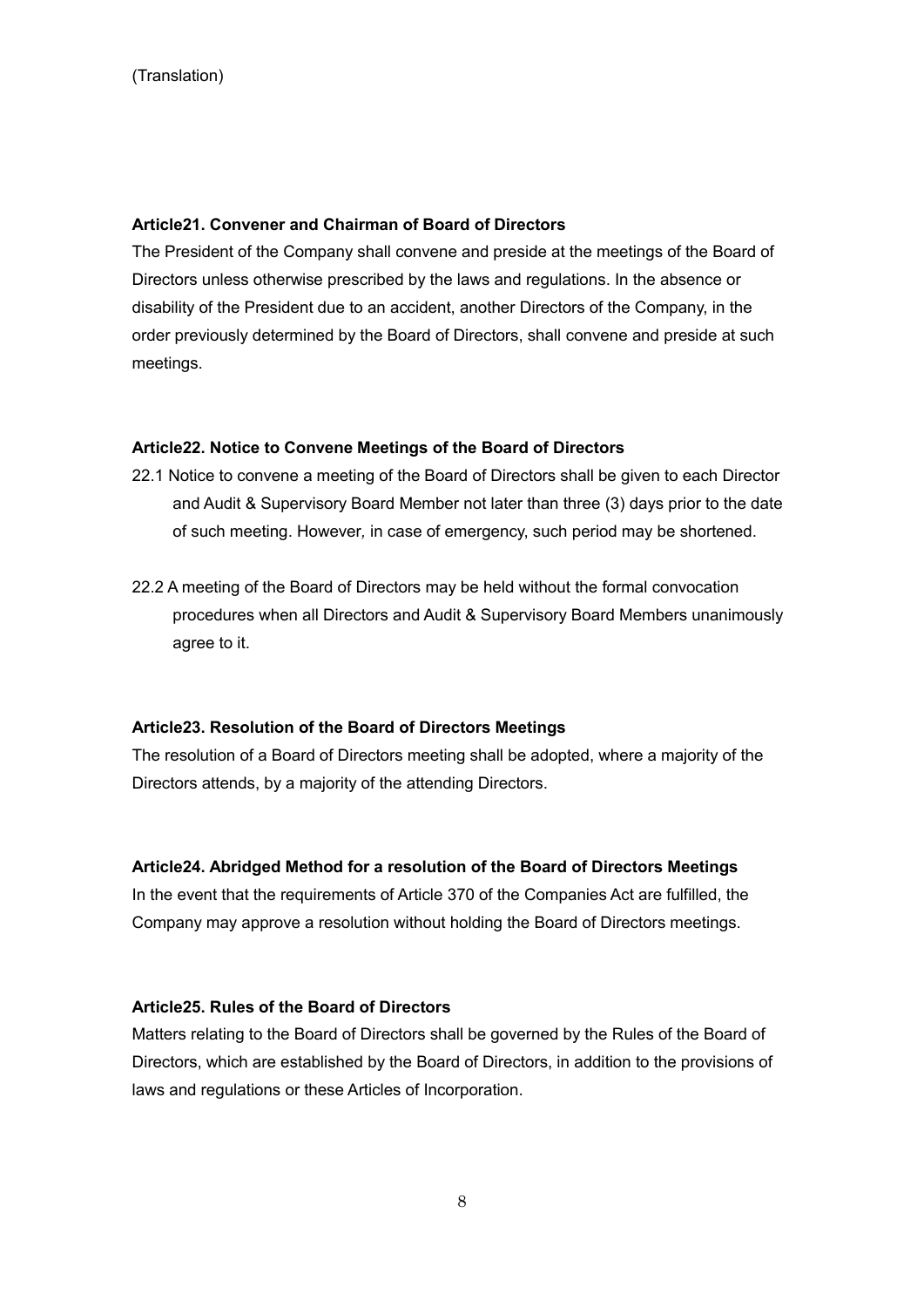# **Article26. Appointment of Representative Director and Executive Directors**

- 26.1 The Board of Directors shall appoint a Representative Director by a resolution of the Board of Directors.
- 26.2 The President of the Company shall represent the Company and has authority to manage the business operations.
- 26.3 The Board of Directors may, by a resolution of the Board of Directors, appoint one Chairman, one President, small number of Vice Presidents, Senior Managing Directors and Managing Directors.

# **Article27. Remuneration and others**

The remuneration, bonus and other financial benefits for Directors received from the Company as consideration for execution of their duties (hereinafter referred to as the "Remuneration") shall be determined by a resolution of the General Shareholders' Meeting.

#### **Article28. Limited Liability Agreement with a Director**

Pursuant to the provisions of Article 427, paragraph (1) of the Companies Act, the Company may enter into a limited liability agreement with each Director (excluding executive Directors and certain others) which limits their liability for damage under Article 423, paragraph (1) of the Companies Act. However, the limit of the liability under such agreement shall be the minimum limit amount prescribed by laws or regulations.

# **CHAPTER FIVE: AUDIT & SUPERVISORY BOARD AND ITS MEMBERS**

#### **Article29. Number of Audit & Supervisory Board Members**

The Company shall have not more than four (4) Audit & Supervisory Board Members.

#### **Article30. Elections of Audit & Supervisory Board Members**

30.1 Audit & Supervisory Board Members shall be elected at General Shareholders' Meetings.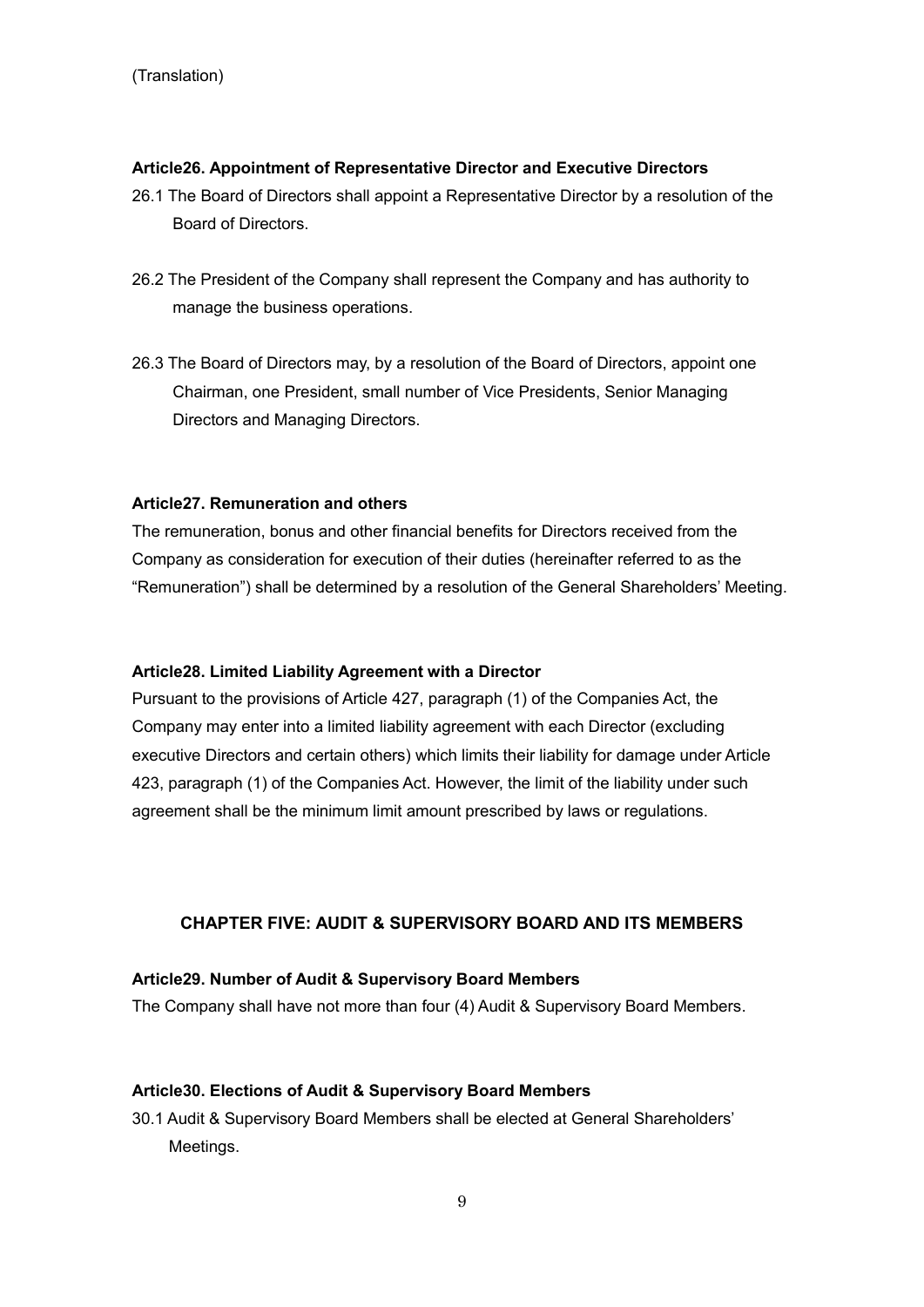- 30.2 In order to adopt a resolution for the election of Audit & Supervisory Board Members, the attending shareholders must hold at least one-third (1/3) of the voting rights of all shareholders and a majority of the voting rights exercised by the attending shareholders shall be required.
- 30.3 The Company may have a Substitute Audit & Supervisory Board Member elected as provided in Article 329, paragraph (3) of the Companies Act to be ready to fill a vacant spot should the number of Audit & Supervisory Board Members fall below the number prescribed by laws and regulations.
- 30.4 The effective term of the resolution for the election of a Substitute Audit & Supervisory Board Member in the preceding paragraph shall expire at the conclusion of the Ordinary General Shareholders' Meeting for the last business year that ends within four (4) years from their election.

#### **Article31. Audit & Supervisory Board Member's Term of Office**

- 31.1 The term of office of a Member shall expire at the conclusion of the Ordinary General Shareholders' Meeting held for the last business year that ends within four (4) years from their election.
- 31.2 The term of office of a Member who is elected to fill a vacancy shall expire when the remaining period of the term of office of their predecessor would expire.

#### **Article32. Audit & Supervisor Board**

- 32.1 The Audit & Supervisory Board Members shall organize the Audit & Supervisory Board.
- 32.2 The Audit & Supervisory Board shall make a decision of important matters related to execution of business of the Company in addition to the provisions of laws and regulations or these Articles of Incorporation.

### **Article33. Notice to Convene Meetings of the Audit & Supervisory Board**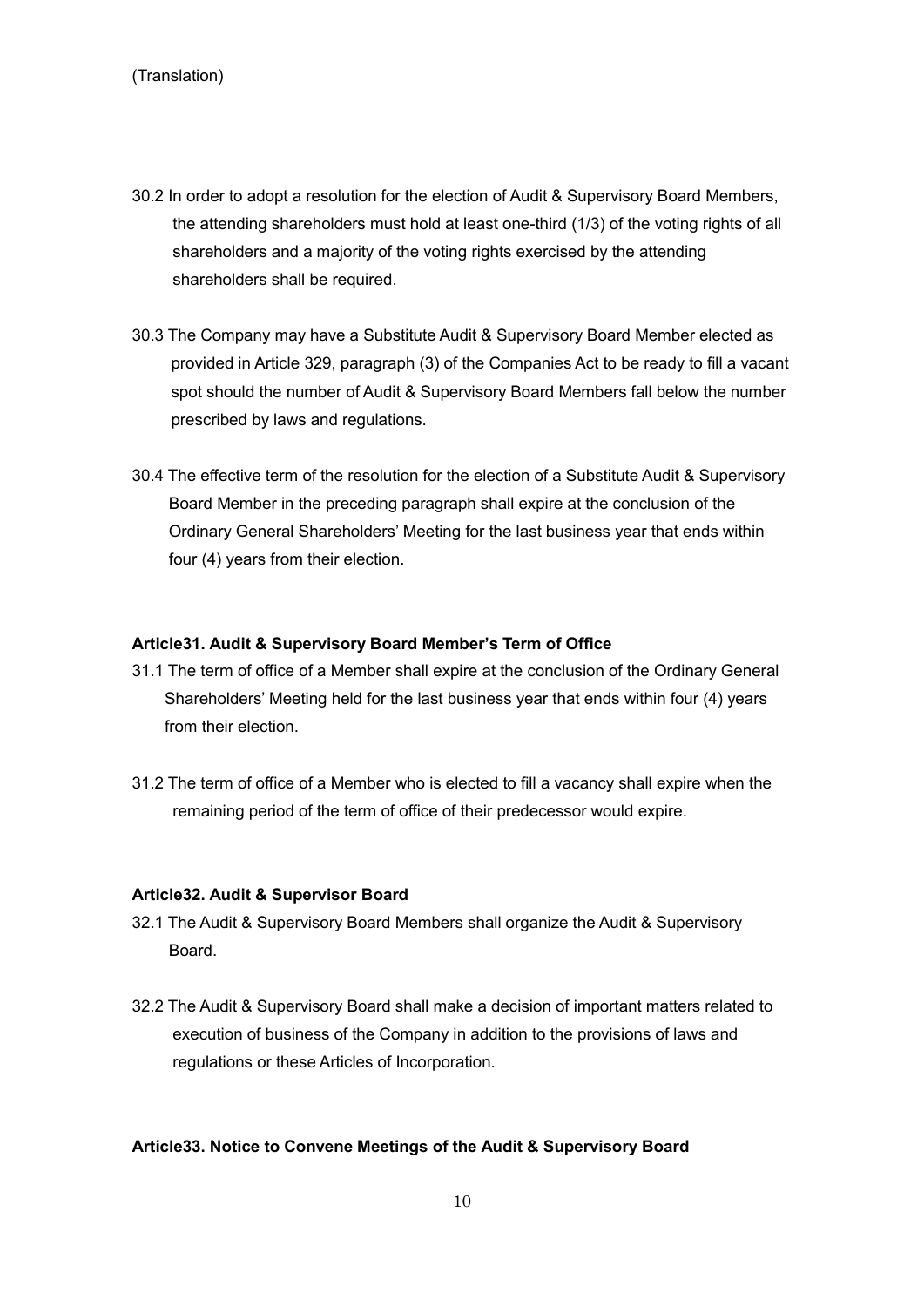- 33.1 Notice to convene a meeting of the Audit & Supervisory Board shall be given to each Audit & Statutory Board Member not later than three (3) days prior to the date of such meeting. However, in case of emergency, such notice period may be shortened.
- 33.2 A meeting of the Audit & Supervisory Board may be held without the formal convocation procedures when all Audit & Statutory Board Members unanimously agree to it.

#### **Article34. Resolution of the Audit & Supervisory Board Meetings**

The Resolution of an Audit & Supervisory Board meeting shall be adopted by a majority of all Audit & Statutory Board Members unless otherwise prescribed by laws and regulations.

#### **Article35. Regulations of the Audit & Supervisory Board**

Matters relating to the Audit & Supervisory Board shall be governed by the Regulations of the Audit & Supervisory Board, which are established by the Audit & Supervisory Board of the Company, in addition to the provisions of laws and regulations or these Articles of Incorporation.

#### **Article36. Full-time Audit & Supervisory Board Member**

The Audit & Supervisory Board shall, by its resolution, appoint full-time Member(s).

#### **Article37. Remuneration and others**

The remuneration and others for the Audit & Supervisory Board Members shall be determined by a resolution of the General Shareholders' Meeting.

#### **Article38. Limited liability agreement with an Audit & Supervisory Board Member**

Pursuant to the provisions of Article 427, paragraph (1) of the Companies Act, the Company may enter into a limited liability agreement with each Audit & Supervisory Board Member, which limits their liability for damages under Article 423, paragraph (1) of the Companies Act. However, the limit of the liability under such agreement shall be the minimum limit amount prescribed by laws and regulations.